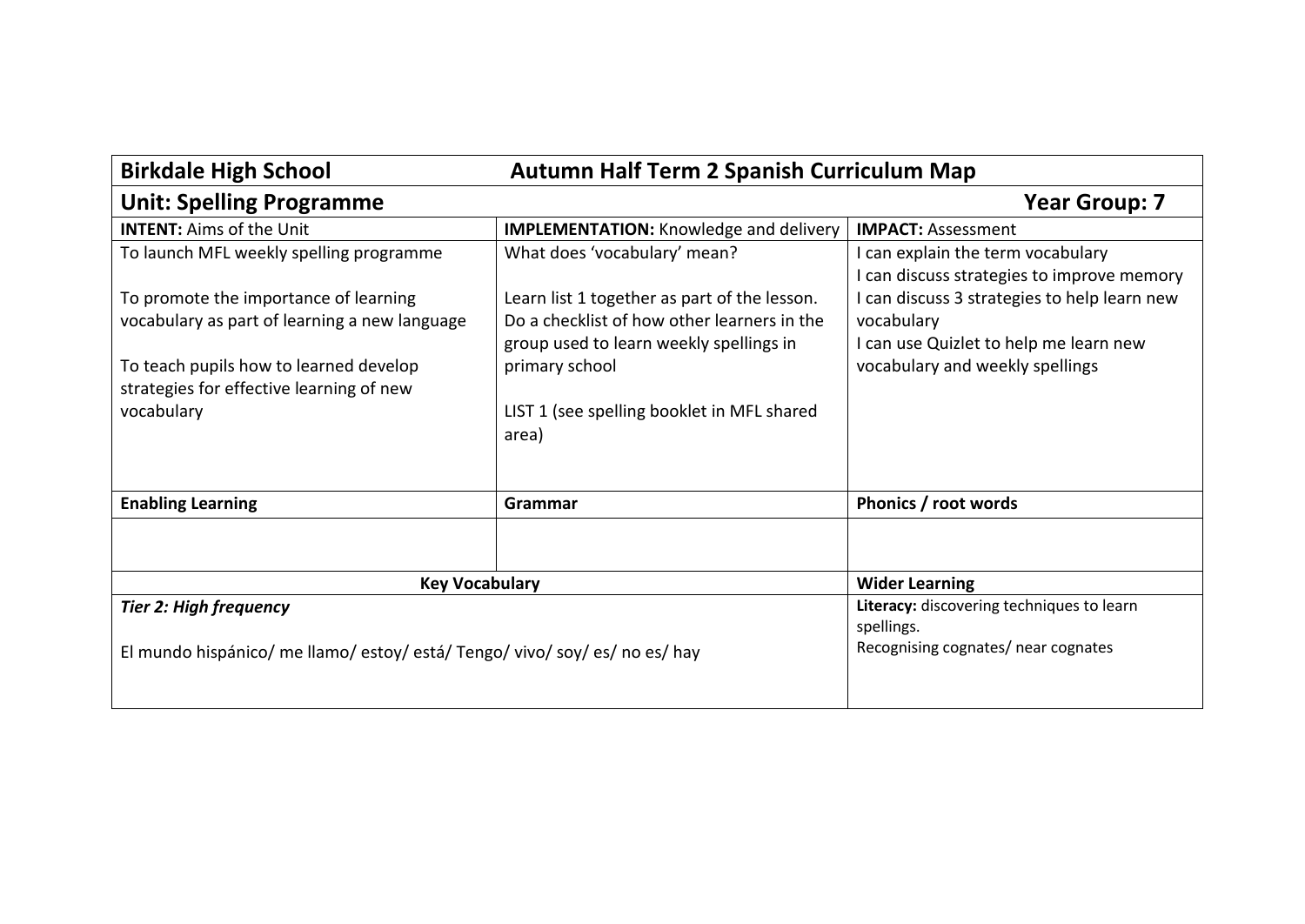| Autumn Half Term 2 Spanish Curriculum Map<br><b>Birkdale High School</b>    |                                               |                                                  |
|-----------------------------------------------------------------------------|-----------------------------------------------|--------------------------------------------------|
| Unit: Understanding and giving the date                                     |                                               | <b>Year Group: 7</b>                             |
| <b>INTENT: Aims of the Unit</b>                                             | <b>IMPLEMENTATION:</b> Knowledge and delivery | <b>IMPACT: Assessment</b>                        |
| To understand and use dates in Spanish in order                             | How/ es                                       | can say numbers 0 - 31                           |
| to deal with a transactional situation in a                                 | Days of the week/months of the year           | can say the days the of the week                 |
| Spanish speaking context                                                    | Numbers 1 - 31                                | can say the months of the year                   |
|                                                                             | ¿Cuál es la fecha hoy?                        | can ask what is the date today                   |
| To be able to use high frequency questions 'Cuál                            | El primer                                     | can give today's date in Spanish                 |
| es?' during a conversation in a Spanish                                     | lunes el tres de mayo                         |                                                  |
| speaking context                                                            |                                               |                                                  |
|                                                                             |                                               |                                                  |
| <b>Enabling Learning</b>                                                    | Grammar                                       | Phonics / root words                             |
| Recall 'es' introduced in Tier 2 high frequency                             | el primer                                     | Phonic sound: 'I' (primero/idea/sin/ir//lista)   |
| vocabulary at the start of the unit.                                        | Intro: 'es' already seen está/highlight       | Phonic sound: 'U'                                |
|                                                                             | difference                                    | (uno/universo/lugar/mucho)                       |
|                                                                             | Lower case capitals when using months and     | Phonic sound: 'CUA' (cuatro/cuadro)              |
|                                                                             | days                                          | Phonic sound: 'CE'                               |
|                                                                             |                                               | (doce/cerca/centro/necesitar)                    |
| <b>Key Vocabulary</b>                                                       |                                               | <b>Wider Learning</b>                            |
| <b>Tier 2: High frequency</b>                                               |                                               | Mathematical: recognising numbers 1 to 31.       |
| El mundo hispánico/ me llamo/ estoy/ está/ Tengo/ vivo/ soy/ es/ no es/ hay |                                               | Culture: Latin based languages connect each day  |
|                                                                             |                                               | with one of the seven planets of the ancient     |
|                                                                             |                                               | times. Only Sunday is not linked to the planets. |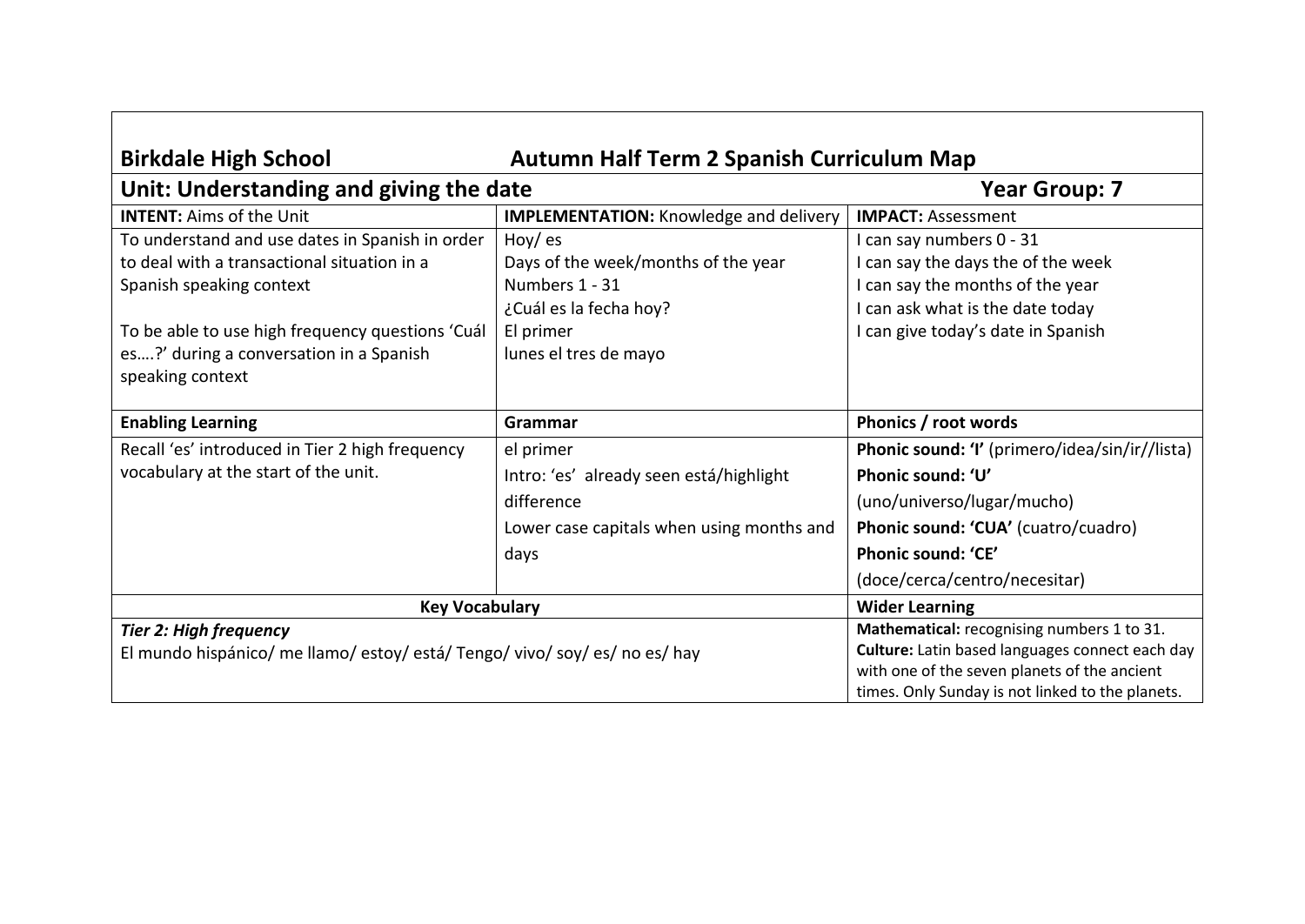| <b>Birkdale High School</b>                                                                  | <b>Autumn Half Term 2 Spanish Curriculum Map</b> |                                                |
|----------------------------------------------------------------------------------------------|--------------------------------------------------|------------------------------------------------|
| <b>Unit: Tener and age</b>                                                                   |                                                  | <b>Year Group: 7</b>                           |
| <b>INTENT: Aims of the Unit</b>                                                              | <b>IMPLEMENTATION:</b> Knowledge and delivery    | <b>IMPACT: Assessment</b>                      |
| To ask somebody their age                                                                    | ¿Cuántos años tienes?                            | I can ask somebody their age                   |
| To say how old they are                                                                      | Tengoaños                                        | I can say how old they are                     |
| To introduce TENER as a key verb                                                             |                                                  | I can say the verb TENER means to have         |
|                                                                                              | Numbers 1 - 31                                   | I can recognise and say all parts of the verb  |
|                                                                                              | $TENER - all forms$                              | tener                                          |
|                                                                                              |                                                  |                                                |
|                                                                                              |                                                  |                                                |
| <b>Enabling Learning</b>                                                                     | Grammar                                          | Phonics / root words                           |
| Recall numbers from the previous lesson in                                                   | <b>TENER</b>                                     | Phonic sound: 'N' (tener/                      |
| order to give one's age.                                                                     | un año                                           | mano/planta/poner)                             |
|                                                                                              | Dos años                                         | Phonic sound: 'CUA' (cuantos/                  |
| Recall high frequency question words such as                                                 | The use of TENER as "To be" with age             | cuatro/cuadro)                                 |
| 'Que/Cuantos'                                                                                | Proper nouns eg. Juan tieneaños                  | Phonic sound: 'Ñ' (años/ señora/mañana/        |
| Recall 'Tener' introduced in high frequency                                                  |                                                  | niña)                                          |
| vocabulary at the start of the unit.                                                         |                                                  | Root words: Tengo/tener (latin word            |
|                                                                                              |                                                  | tenere)                                        |
| <b>Key Vocabulary</b>                                                                        |                                                  | <b>Wider Learning</b>                          |
| Tier 2: High frequency : El mundo hispánico/ me llamo/ estoy/ está/ Tengo/ vivo/ soy/ es/ no |                                                  | Literacy: Recognising verb patterns. Recalling |
| es/hay                                                                                       |                                                  | conjugation of key verb 'tener'                |
|                                                                                              |                                                  |                                                |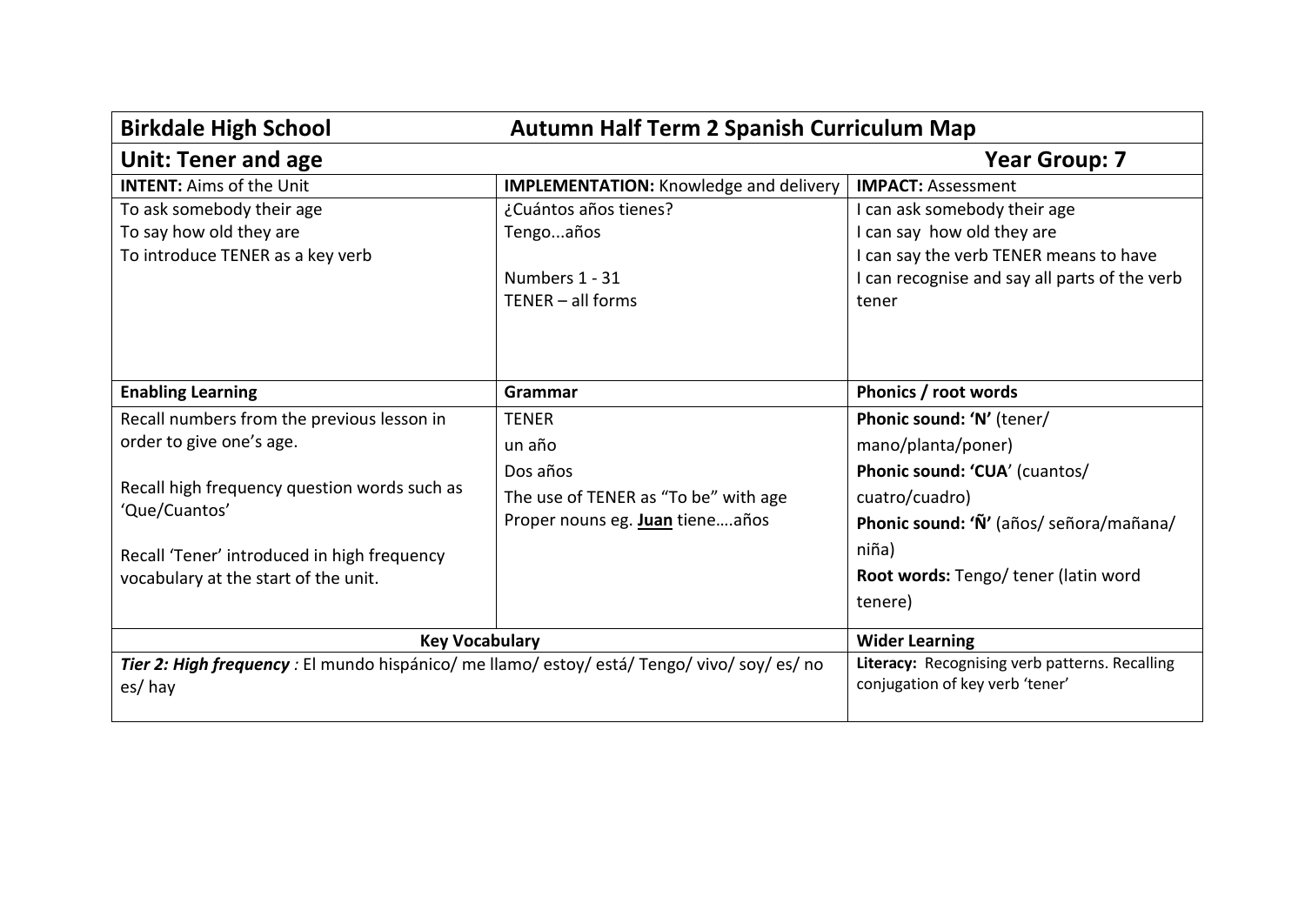| <b>Birkdale High School</b>                                                      | <b>Autumn Half Term 2 Spanish Curriculum Map</b> |                                                                        |
|----------------------------------------------------------------------------------|--------------------------------------------------|------------------------------------------------------------------------|
| Unit: Saying when my birthday is                                                 |                                                  | <b>Year Group: 7</b>                                                   |
| <b>INTENT: Aims of the Unit</b>                                                  | <b>IMPLEMENTATION:</b> Knowledge and delivery    | <b>IMPACT: Assessment</b>                                              |
| To ask somebody when their birthday is                                           | ¿Cuándo es tu cumpleaños?                        | I can say the days the of the week<br>I can say the months of the year |
| To give the date of their birthday                                               | Mi cumpleaños es el                              | I can ask someone when their birthday is                               |
|                                                                                  | Numbers 1 - 31                                   | I can say when my birthday is                                          |
| To develop knowledge of the high frequency                                       |                                                  | I can wish someone a happy birthday                                    |
| question '¿Cuándo?'                                                              | Feliz cumpleaños                                 |                                                                        |
| <b>Enabling Learning</b>                                                         | Grammar                                          | Phonics / root words                                                   |
|                                                                                  | El primer                                        | Phonic sound: 'Ñ' (años/ señora/mañana/                                |
| Recall numbers and months of the year from                                       | Key question ¿cuándo?                            | niña)                                                                  |
| Unit 'Understanding and giving date'                                             | Lower case capitals when using months and        | Phonic sound: 'CUA' (cuando/cuantos/                                   |
| Recall 'es' introduced in high frequency<br>vocabulary at the start of the unit. | days                                             | cuatro/)                                                               |
|                                                                                  | Possessive adjectives                            | Root words:                                                            |
|                                                                                  | mi/mis                                           | Feliz/ felicidad                                                       |
|                                                                                  |                                                  | Feliz - (latin word felix meaning to be happy)                         |
| <b>Key Vocabulary</b>                                                            |                                                  | <b>Wider Learning</b>                                                  |
| <b>Tier 2: High frequency</b>                                                    |                                                  | Mathematical: numbers 1-31/terms for                                   |
| El mundo hispánico/ me llamo/ estoy/ está/ Tengo/ vivo/ soy/ es/ no es/ hay      |                                                  | mathematical symbols in Spanish                                        |
|                                                                                  |                                                  |                                                                        |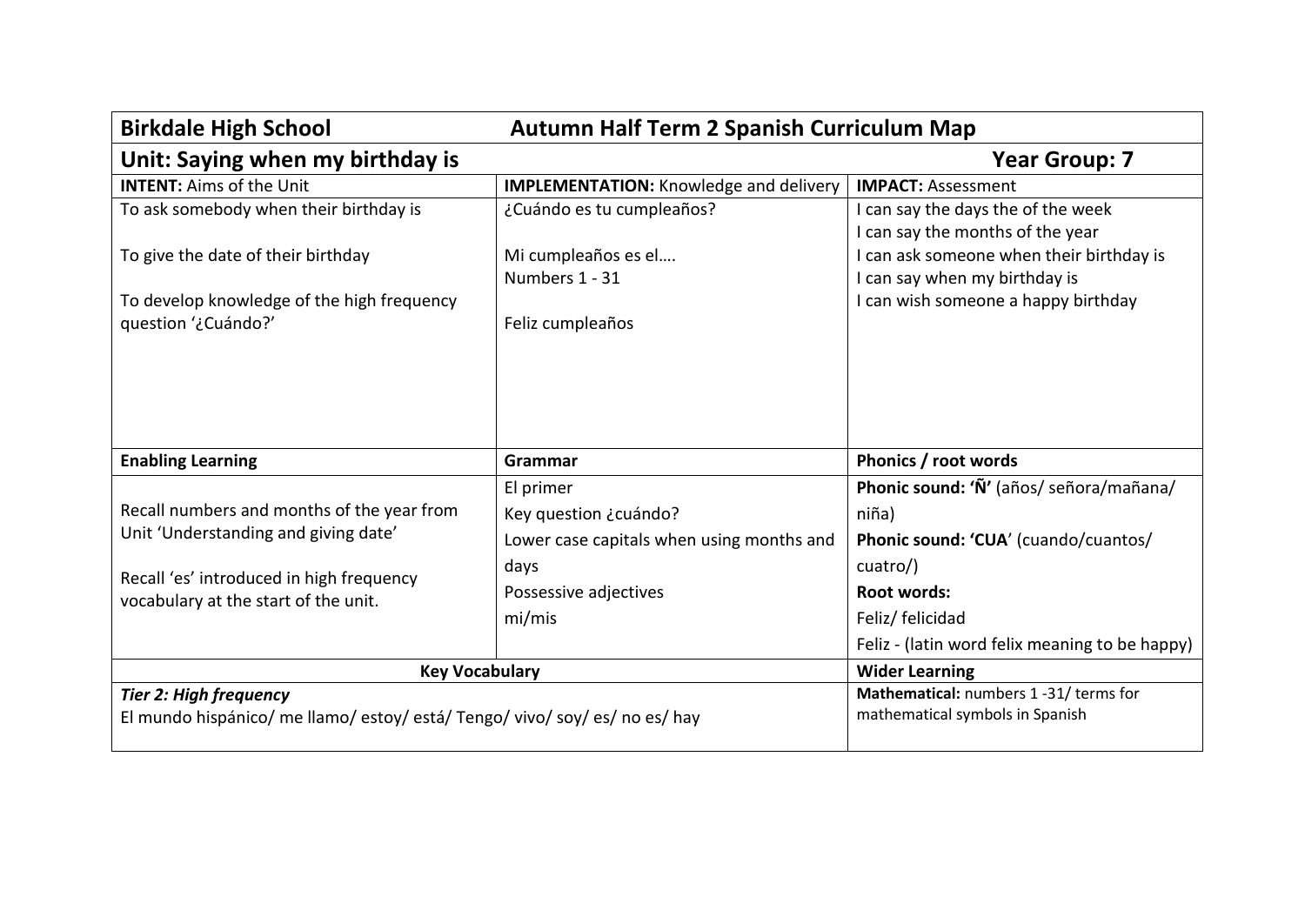| <b>Birkdale High School</b>                                                 | Autumn Half Term 2 Spanish Curriculum Map     |                                                |
|-----------------------------------------------------------------------------|-----------------------------------------------|------------------------------------------------|
| <b>Unit: Describing Personality - SER &amp; Adjectives</b>                  |                                               | <b>Year Group: 7</b>                           |
| <b>INTENT: Aims of the Unit</b>                                             | <b>IMPLEMENTATION:</b> Knowledge and delivery | <b>IMPACT: Assessment</b>                      |
| To talk about my personality to a friend during a                           | SER all forms                                 | I can name all forms of the verb SER           |
| visit to a spanish speaking country                                         | ¿Cómo eres?                                   | meaning to be                                  |
|                                                                             |                                               | I can use the verb SER to say what I am like   |
| To introduce pupils to high frequency verb SER                              | Adjectives                                    | I can use the correct adjectival agreement     |
| in order to start to build sentences                                        | alto/grande/interesante/bajo/pequeno/         |                                                |
|                                                                             | guapo/feo/aburrido/sincero/alegre/triste/     |                                                |
| To introduce pupils to adjectives and the                                   | famoso/generoso/rico/pobre/gordo/             |                                                |
| concept of adjectival agreement in order to                                 | delgado/divertido/tranquilo/timidio/tonto/    |                                                |
| apply rules when describing everyday things                                 | serio/simpatico/feliz/emocionante/listo       |                                                |
| <b>Enabling Learning</b>                                                    | Grammar                                       | Phonics / root words                           |
| Recalling 'soy' and 'es' and 'no es' introduced                             | Intro to SER all forms                        | Phonic sound: 'GE' (generoso/gente/            |
| in Tier 2 high frequency vocabulary at the start                            | Adjectival agreement singular/plural +        | gesto/)                                        |
| of the unit.                                                                | gender                                        | Root words: Tranquilo/ tranquilidad (english   |
|                                                                             | Some adjectives already seen with ESTAR       | word tranquil) Tímido (english word timid)     |
| Recall question words introduced in previous<br>units.                      | Explain difference eg. serio + ser =          | emocionante/ emocionando                       |
|                                                                             | personality. Serio + estar = feelings at that |                                                |
|                                                                             | moment/current state / mood                   |                                                |
| <b>Key Vocabulary</b>                                                       |                                               | <b>Wider Learning</b>                          |
| <b>Tier 2: High frequency</b>                                               |                                               | Moral: Accepting and being tolerant of each    |
| El mundo hispánico/ me llamo/ estoy/ está/ Tengo/ vivo/ soy/ es/ no es/ hay |                                               | other's differences. Literacy: verbs patterns/ |
|                                                                             |                                               | recalling conjugation of key verb SER          |
|                                                                             |                                               |                                                |